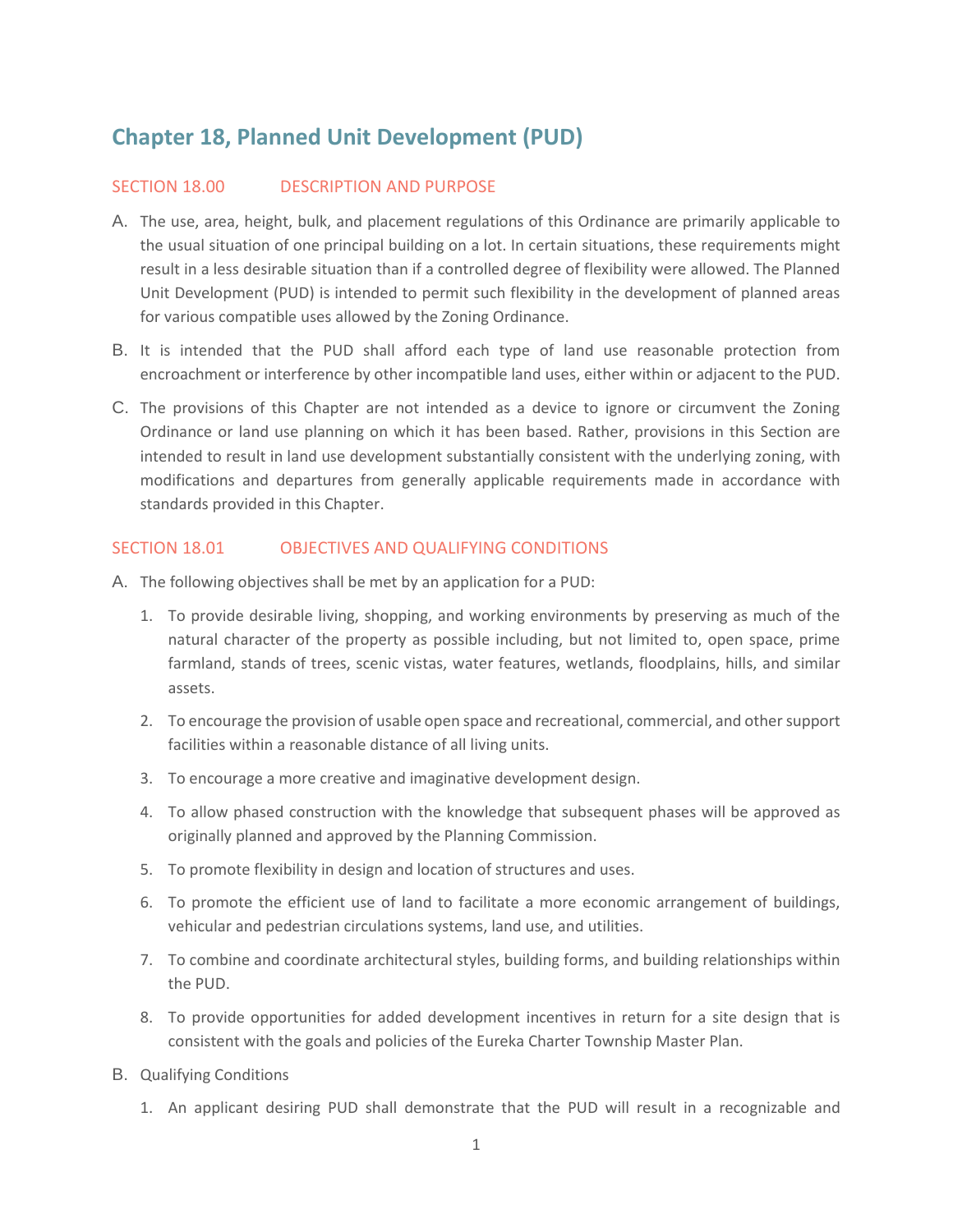substantial benefit to the ultimate users and occupants of the project and to the community as a whole, where such benefit would otherwise be unfeasible or unlikely under conventional zoning. Such benefit may include, but not be limited to, the preservation of important natural features and open lands, the provision of a complimentary mix of land uses, and/or innovation in project design.

- 2. The tract of land for which a PUD application is received must be either in one ownership or the subject of an application filed jointly by the owners of all affected properties.
- 3. The property which is the subject of a PUD application must be a minimum of 10 contiguous acres in total area. The Planning Commission may permit a PUD on lesser area, but not less than 5 acres, if the proposed PUD substantially furthers the intent of the Objectives and Qualifying Conditions in Section 18.00 and 18.01.
- 4. A PUD shall result in a development that is substantially consistent with the goals and objectives of the Township's Master Plan.
- 5. To be considered as a PUD, the proposed development must fulfill at least one of the following conditions:
	- a. The PUD contains two or more separate and distinct uses, for example, single-family and multiple-family dwellings;
	- b. The PUD site exhibits significant natural features encompassing at least 25% of the land area of the PUD which will be preserved as a result of the PUD plan;
	- c. The PUD is designed to preserve in perpetuity at least 35% of the total area of the site in open space.
	- d. The PUD site exhibits significant natural features (e.g. wetlands, surface water bodies, steep topography, and other such natural features) over a majority of the site rendering compliance with the strict requirements of this Ordinance impractical.

## SECTION 18.02 APPLICATION PROCEDURES

- A. Application. An application for a PUD shall be submitted and acted upon in accordance with the procedures of Chapter 19, Special Land Use, except that Township Board approval shall be required as outlined in subsections C - E below. All applications for a PUD shall include the information required by Section 19.02(B) of this Ordinance, and the following additional information:
	- 1. A table or description of all deviations which may be requested from the applicable Ordinance regulations.
	- 2. A written narrative that describes how the Purpose and Intent, Qualifying Conditions, and Standards of Approval of this Chapter are or will be met.
- B. Review and Approval. In reviewing a PUD application, the Planning Commission shall consider:
	- 1. The application for a PUD;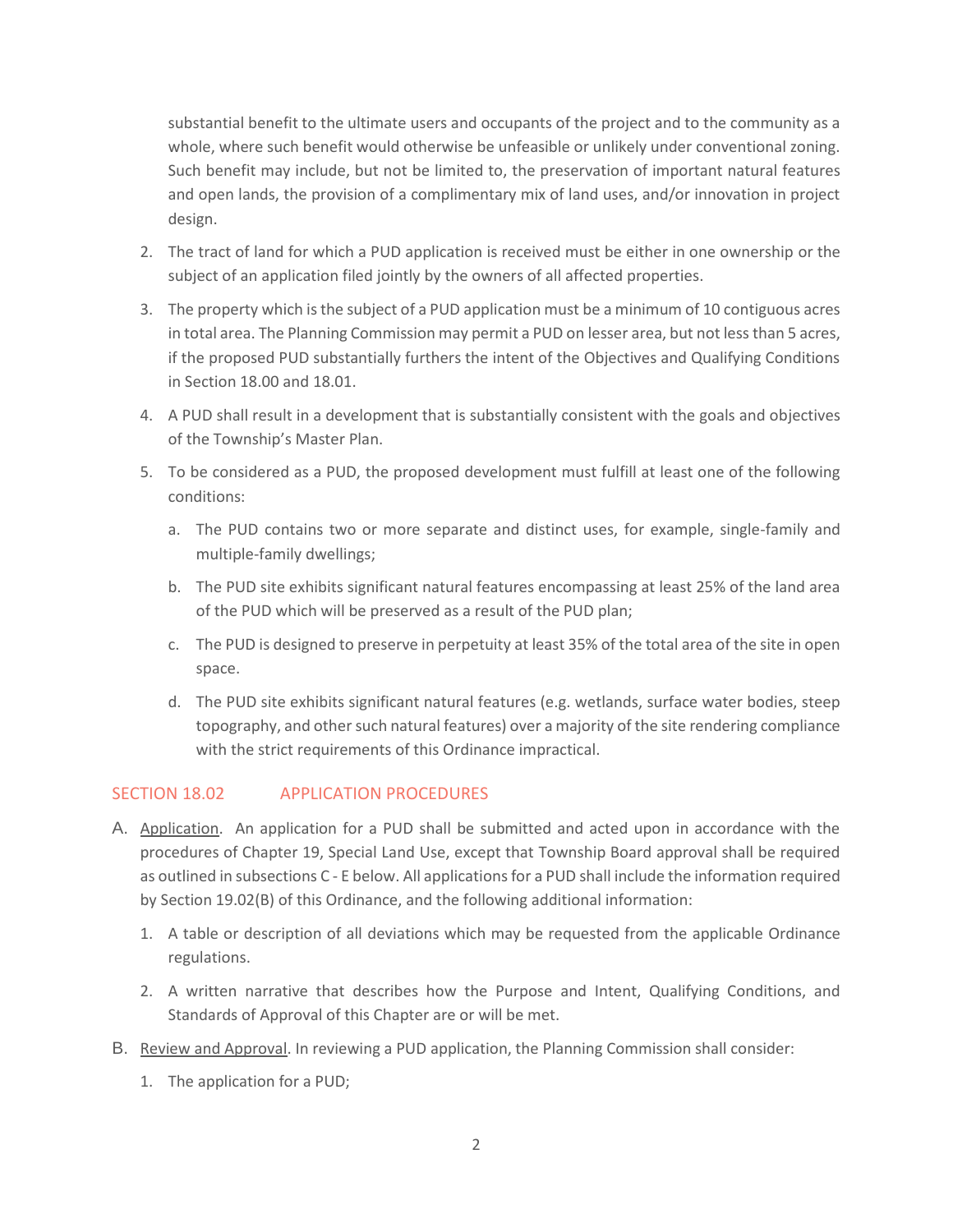- 2. Comments received at the public hearing;
- 3. The site plan;
- 4. Other materials submitted in relation to the application;
- 5. The requirements of this Chapter; and
- 6. The criteria for approval stated in Section 18.03.
- C. After the public hearing and consideration of the above factors, the Planning Commission shall recommend that the Township Board deny, approve, or approve the PUD application with conditions. The Planning Commission's decision shall state the basis for said recommendation and any conditions relating to an affirmative decision.
- D. Following receipt of the Planning Commission's recommendation, the Township Board shall hold a public hearing on the proposed PUD. Notice of the public hearing shall be provided pursuant to Section 29.03 of this Ordinance. Following the public hearing, the Township Board shall deny, approve, or approve with conditions the proposed PUD. The Township Board's decision shall be written and contain findings of fact relative to the basis for the decision and any conditions of approval (if approved).
- E. The Township Board may impose conditions with the approval of a PUD that are necessary to ensure compliance with the standards of approval stated in this Chapter and any other applicable standards contained in this Ordinance. Such conditions shall be considered an integral part of the PUD approval and subject to enforcement by the Zoning Administrator.
- F. Either concurrently with the PUD application, or upon approval by the Planning Commission (with or without conditions), the applicant may apply for preliminary plat approval, condominium approval, and private road approval, as applicable.

## SECTION 18.03 BASIS OF DETERMINATION

In order to approve a PUD the Planning Commission and Township Board shall find that all of the following standards are met:

- 1. The proposed PUD complies with the Intent and Purpose and all Qualifying Conditions of Sections 18.01 and 18.02 of this Chapter, respectively.
- 2. The uses conducted within the proposed PUD, the PUD's impact on the community, and other aspects of the PUD are consistent with, and further implement the policies of, the adopted Eureka Charter Township Master Plan.
- 3. The proposed PUD shall be designed, constructed, operated, and maintained in a manner harmonious with the character of adjacent property, the surrounding uses of land, the natural environment, and the capacity of public services and facilities affected by the development.
- 4. The proposed PUD shall not be hazardous to adjacent property or involve uses, activities, materials, or equipment that will be detrimental to the health, safety, or welfare of persons or property through the excessive production of traffic, noise, smoke, fumes, or glare.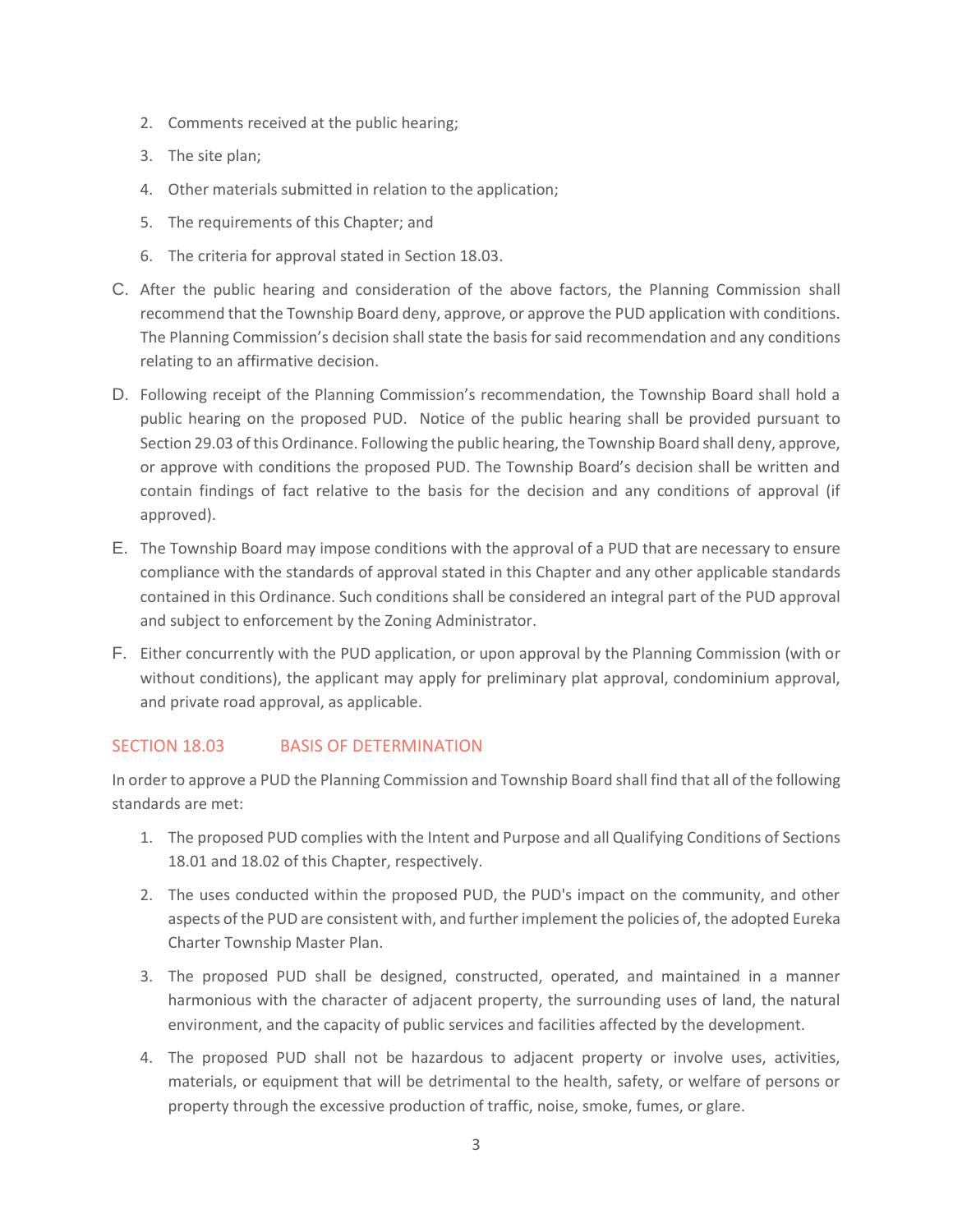- 5. The proposed PUD shall not place demands on public services and facilities more than current or anticipated future capacity.
- 6. The proposed PUD shall satisfy all applicable local, state, and federal statutes and regulations.

## SECTION 18.04 PERMITTED USES AND LARGE PARCEL PUDS

- A. The following uses may be permitted, either individually or in combination, in accordance with the applicable PUD requirements:
	- 1. Agricultural (AG) District:
		- a. Single-family detached dwellings limited to the equivalent of the number of lots permitted in compliance with the Land Division Act, PA 591 of 1996, amended by PA 87 of 1997, and lot standards of this Ordinance.
		- b. Public or private golf courses (minimum 18-hole course of regulation size).
	- 2. Rural Residential, Suburban Residential, and Manufactured Housing Residential Districts:
		- a. Single-family detached dwellings.
		- b. Public parks and playgrounds.
		- c. Public and private schools.
		- d. Public or private golf courses (minimum 18-hole course of regulation size).
	- 3. Urban Residential District:
		- a. Single-family detached dwellings (minimum 18,000 square feet of lot area per unit).
		- b. Two-family dwellings (minimum 36,000 square feet of lot area per two-family dwelling).
		- c. Multiple-family dwellings (maximum four units per acre).
		- d. Public parks and playgrounds.
		- e. Commercial uses that are clearly accessory and compatible with a proposed residential PUD and that form an integral part of the PUD, subject to the following:
			- 1) The area devoted to commercial buildings and parking lots used for commercial purposes shall not exceed 25% of the total site area.
			- 2) Unless otherwise permitted by the Planning Commission, the commercial aspects of the project shall not begin until at least 40% of the proposed residential units are constructed.
	- 4. Commercial Districts:
		- a. Any use permitted by the underlying Zoning District.
		- b. Multiple family dwellings that are designed as an integral part of the project, including mixed use buildings, subject to the following:
			- 1) The area devoted to residential buildings and residential parking lots shall not exceed 50%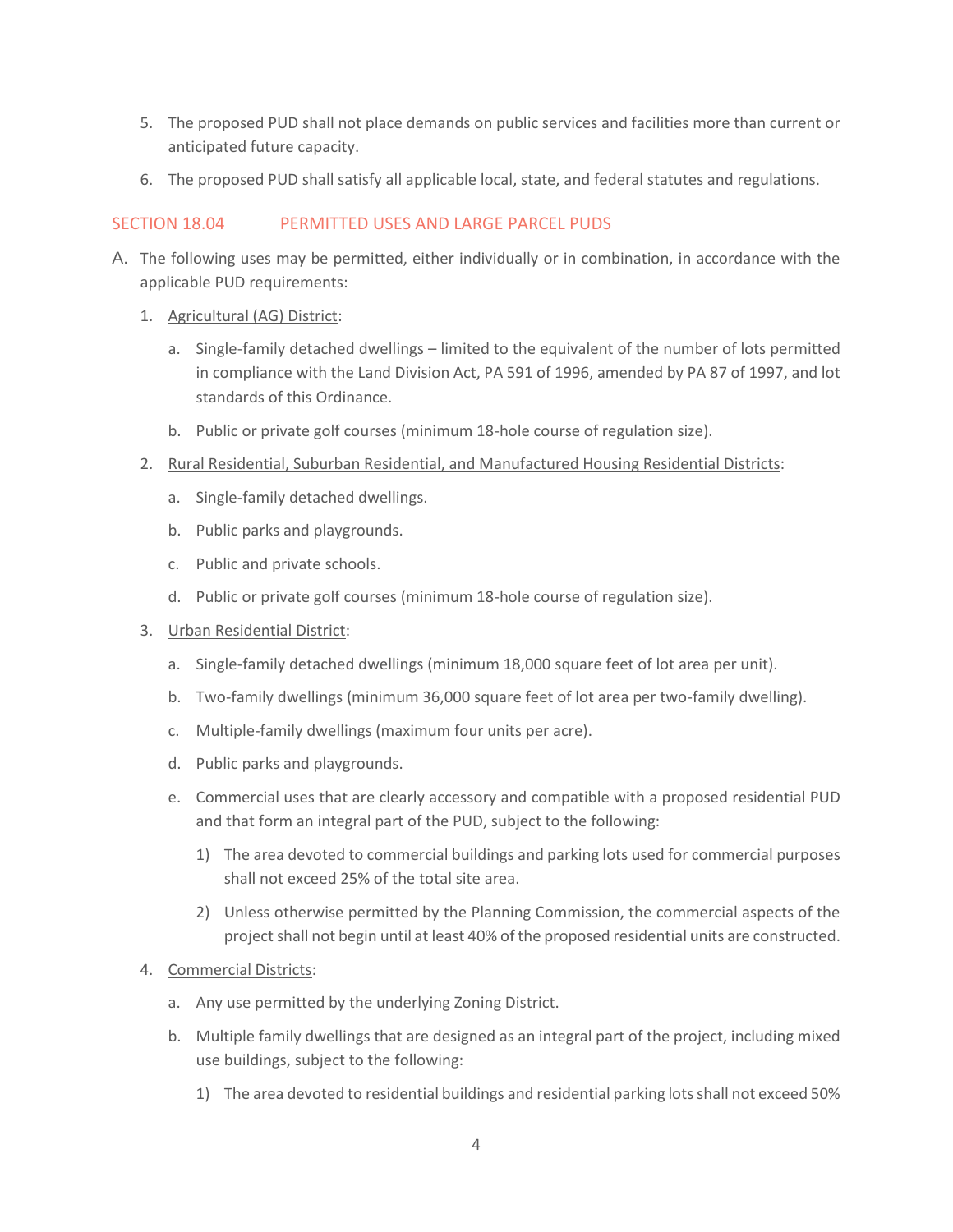of the total site area.

- 2) Unless otherwise permitted by the Planning Commission, the residential aspects of the project shall not begin until at least 40% of the proposed commercial uses are constructed.
- 3) Residential density shall not exceed four units per acre.
- 5. Industrial District: Any use permitted by the underlying Zoning District.

#### B. Large Parcel PUD

- 1. Size, Location, and Uses. A PUD possessing not less than 100 acres shall be permitted in any Zoning District and may be permitted to combine any of the uses permitted in the Agricultural, Rural Residential, Suburban Residential, or Urban Residential districts. Uses of the Commercial District may also be included, provided said uses shall not exceed 25% of the total site area.
- 2. Design Standards. Unless otherwise provided in Section 18.06, a large parcel PUD shall meet the following design standards:
	- a. Residential Uses Dimensional standards shall meet the residential standards of the UR District (Section 6.2).
	- b. Commercial Uses Dimensional standards shall meet commercial standards of the OSC-2 District.

## SECTION 18.05 GENERAL DESIGN STANDARDS

- A. Net Developed Area. The total amount of land to be used for the calculation of the permitted density shall be the net developable area. Said area shall be determined by taking the total site area and subtracting lands used or dedicated for public easements and public or private road right-of-way. Additionally, 50% of that portion of the site area classified as regulated wetland or floodplain, and 50% of that portion of the site area devoted to an existing surface water body (e.g. lake, river, stream, etc.) shall also be subtracted from the total site area when calculating net developed area.
- B. Setbacks. Unless otherwise stipulated by Section 18.06, the minimum setback for all lots or parcels shall comply with the underlying Zoning District.
- C. Maintenance of Natural Vegetation. PUDs shall be developed so as to preserve as much open space and natural vegetation as is practicable. If the site is void of such vegetation, all open space and nondeveloped areas shall be landscaped as approved by the Planning Commission. The PUD application shall include a long-term maintenance plan detailing how open space and other non-developed areas will be maintained.
- D. Site and Building Design. The site and buildings shall be designed and constructed in a harmonious, integrated manner with similar or compatible architectural and site development elements.
- E. Residential Density. Unless otherwise stipulated by Section 18.06, the residential density shall not exceed that of the underlying Zoning District.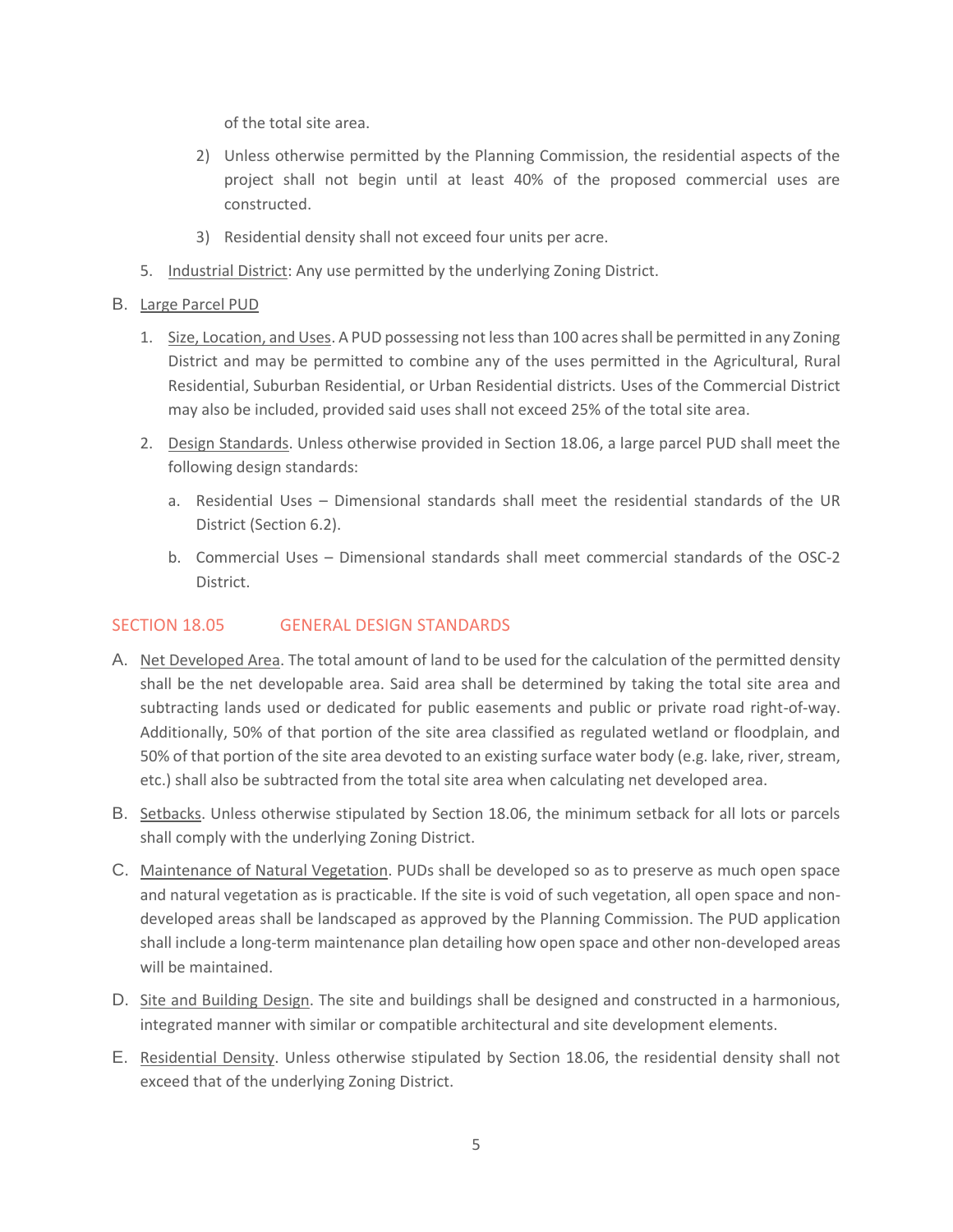- F. Utilities. All electric, television cable, telephone transmission wires, or other utility lines within the PUD shall be placed underground.
- G. Signs. Signs shall meet the standards of the underlying Zoning District.
- H. Service Drives. As required by the Planning Commission, service drives shall be constructed to permit the internal flow of traffic from one site to an adjoining site, as opposed to use of the adjoining public road for purposes of cross-site access. In the event that adjoining sites are undeveloped, the applicant shall provide a service drive easement within which a future service drive may be constructed.
- I. Shared Drive. Provisions for shared driveways by individual units may be made as appropriate to minimize removal of vegetation or alteration of existing slopes.

## SECTION 18.06 DEVELOPMENT AND DENSITY INCENTIVES

To encourage the establishment of projects highly consistent with Sections 18.1 and 18.2, the PUD regulations offer opportunity for certain development and density incentives. The incentives requested by an applicant must be fully detailed and described as part of the PUD application.

Provision shall be made, by restrictive covenant, master deed or other appropriate legal means, so that areas of the PUD designated as open space and considered in determining overall density of the project shall remain as such in perpetuity. Areas counted as open space for one development shall not be counted as open space for a different development.

Development and density incentives are subject to approval by the Planning Commission. In approving development and density incentives, the applicant must demonstrate to the satisfaction of the Planning Commission that all requisites for receipt of such incentives have been met.

- A. Site Density or Development Intensity. The overall density or development intensity of a PUD shall not exceed that which would be permitted in the underlying zoning district at the time of the PUD application. The overall density or development intensity shall be determined through a parallel plan. The applicant shall prepare, and present to the Township for review, a parallel plan in accordance with the following requirements:
	- 1. The parallel plan shall indicate the maximum residential density in terms of dwelling units per acre or the maximum square footage of non-residential construction, which meet all standards for lot width and setbacks as normally required by the underlying zoning district;
	- 2. The parallel plan shall exclude areas subject to easements, restrictions, and existing dwellings;
	- 3. The parallel plan shall contain an area which conceptually would provide sufficient area for stormwater detention;
	- 4. The parallel plan shall be consistent with state, county, and Township requirements and design criteria.

The Planning Commission shall review the design and determine the number of dwellings or building square footage that could be feasibly constructed within the underlying zoning district in accordance with the parallel plan and that would constitute a plan that the Township would normally approve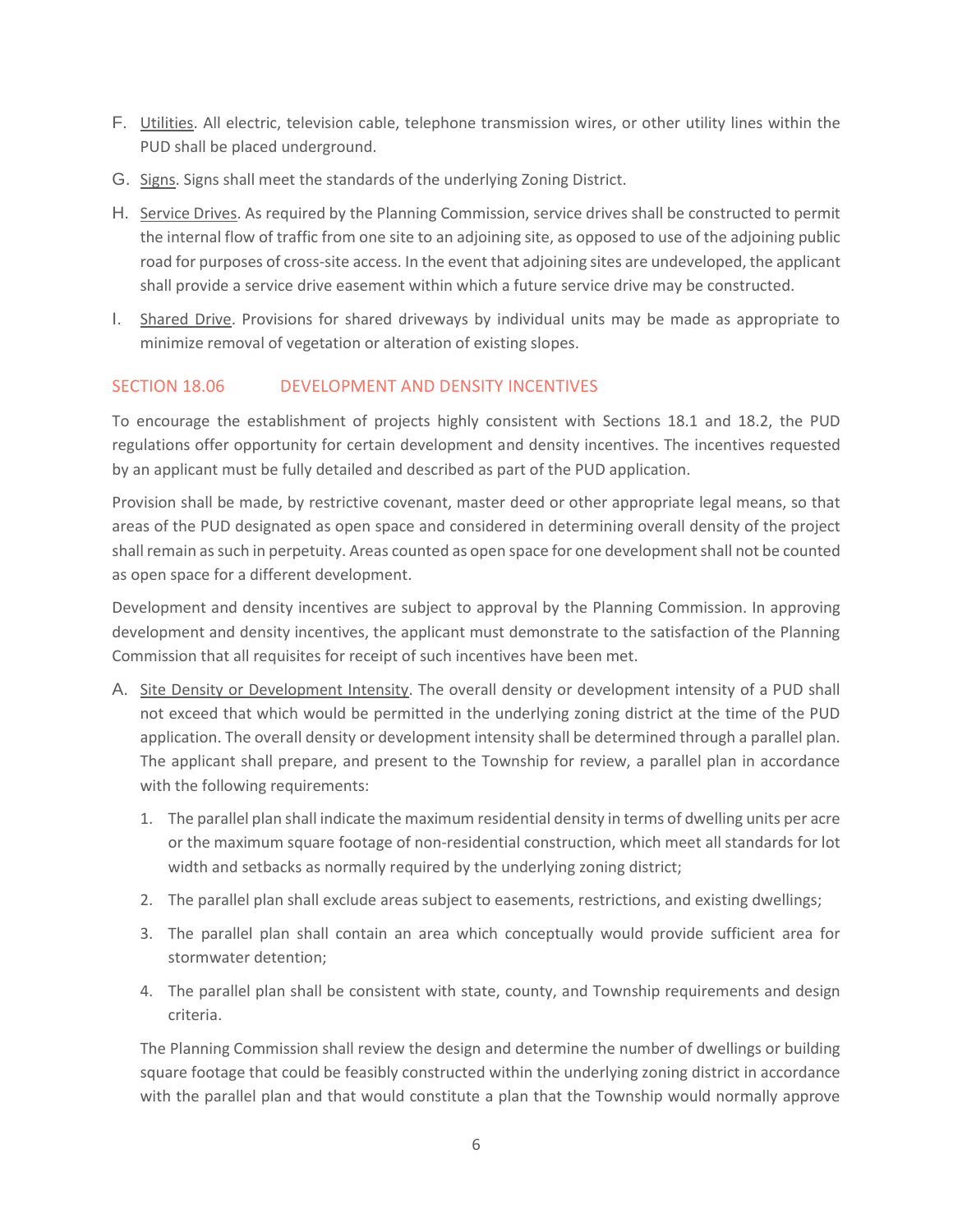without the open space option. This number of units or square footage, as determined by the Planning Commission, shall be the maximum number of dwelling units or square footage allowed in the PUD. The regulatory flexibility may be allowed to cluster dwellings on smaller lots or mix compatible uses, provided the overall density or intensity does not exceed that determined in the parallel plan, unless a density bonus is provided below.

- B. Residential Density Bonus. In order to preserve the maximum amount of open space, the regulation of PUDs provides for an increase in the total number of dwelling units according to the following schedule.
	- 1. A PUD providing at least 40% of open space shall be entitled to an additional 15% of the number of dwelling units otherwise permitted in this Chapter.
	- 2. A PUD providing between 41% and 60% of open space shall be entitled to an additional 20% of the number of dwelling units otherwise permitted in this Chapter.
	- 3. A PUD providing more than 60% of open space shall be entitled to an additional 25% of the number of dwelling units otherwise permitted in this Chapter.

In approving an increase in density, the Planning Commission may permit a decrease in the lot area requirements (lot size, lot width, and setbacks) of the respective dwelling units from those normally required by the underlying Zoning District or this Chapter.

- C. Off-Street Parking Reduction and Joint Use of Parking
	- 1. The Planning Commission may permit a reduction in off-street parking not to exceed 25% of the parking normally required for the proposed use.
	- 2. To help satisfy parking requirements, the Planning Commission may permit the joint use (sharing) of parking lots among contiguous, commercially-developed parcels, provided the applicant demonstrates that the said shared parking arrangement will satisfy the parking needs of all users during normal periods. To authorize the joint use of parking lots, the applicant must provide documentation of a binding agreement among applicable parties specifying the right to share parking and a workable maintenance agreement.
- D. Joint Use of Drainage Facilities. Subject to the approval of the Montcalm County Drain Commissioner, the Planning Commission may permit the joint use of surface water drainage detention and retention facilities (e.g. sharing of such facilities on an area-wide basis).

# SECTION 18.07 PROJECT PHASING

A. Where a project is proposed for construction in phases, the project shall be designed so that each phase, when completed, shall be capable of standing on its own in terms of the presence of services, facilities, and open space, and shall contain the necessary components to ensure the protection of natural resources and the health, safety, and welfare of the users of the PUD and residents of the Township. Each phase of a PUD project requires the submittal of a site plan and review under Chapter 4 of this Ordinance, the requirements of this chapter, and other applicable Township Ordinances.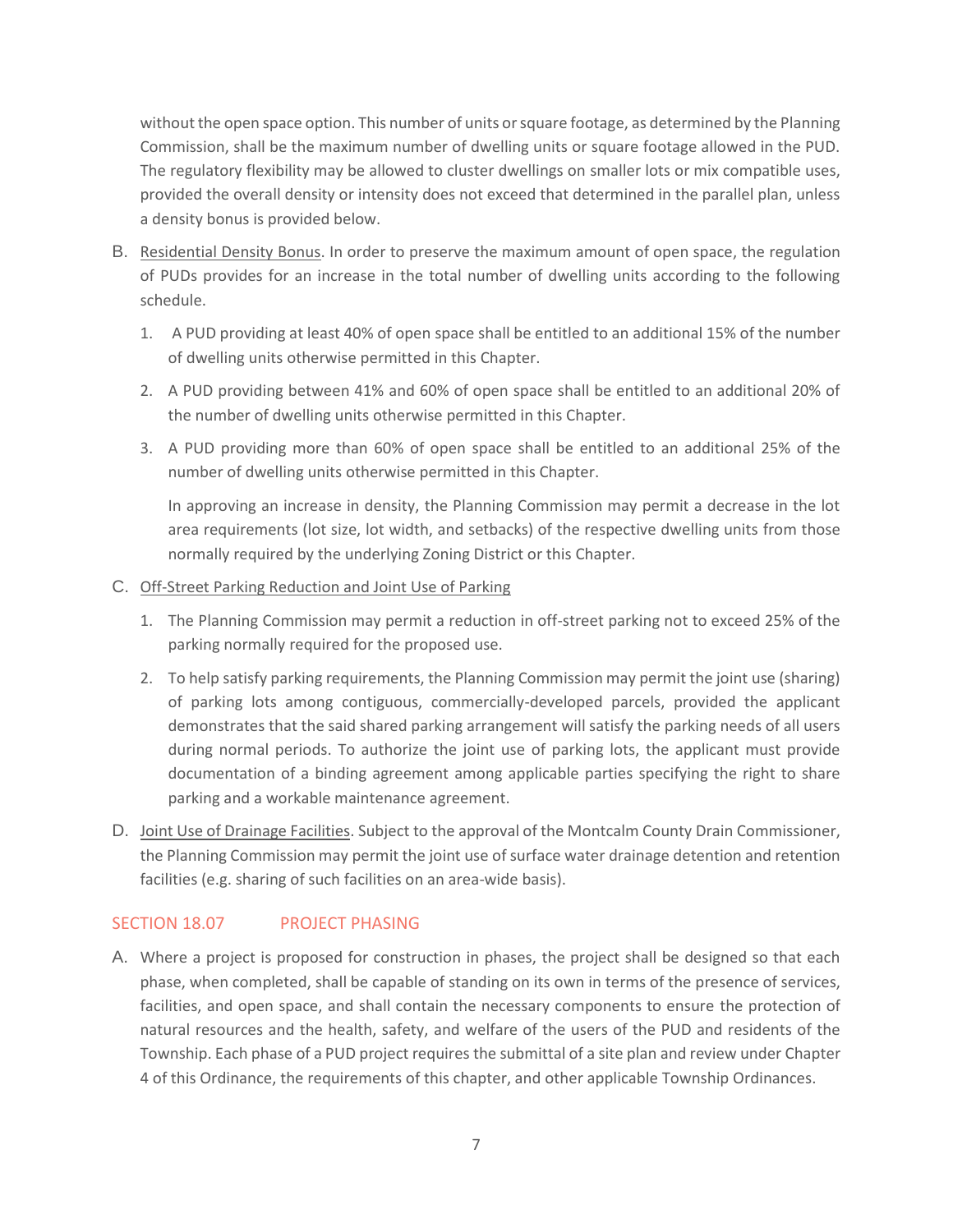B. Prior to the construction of future phases, the applicant shall provide a site plan to the Zoning Administrator for purposes of determining that all conditions of the phase to be constructed, as originally approved, will be met.

#### SECTION 18.08 PERFORMANCE GUARANTEES

In approving a PUD, the Planning Commission or Township Board may require a performance guarantee as authorized by Section 29.06 this Ordinance.

## SECTION 18.09 PUD AMENDMENTS

Amendments to an approved PUD may be permitted under the following circumstances:

- A. The holder of an approved PUD final development plan shall notify the Zoning Administrator of any desired change to the approved PUD.
- B. Minor changes may be approved by the Zoning Administrator upon determining that the proposed revision(s) will not alter the basic design and character of the PUD, nor any specified conditions imposed as part of the original approval. Minor changes may include the following:
	- 1. Reduction of the size of any building or sign;
	- 2. Movement of buildings or signs by no more than 10 feet;
	- 3. Landscaping approved in the final development plan that is replaced by similar landscaping to an equal or greater extent;
	- 4. Changes in floor plans, of up to 5% of the total floor area, which do not alter the character of the use or increase the amount of required parking;
	- 5. Internal rearrangement of a parking lot which does not affect the number of parking spaces or alter access locations or design;
	- 6. Changes required or requested by the Township, the county, or other state or federal regulatory agency in order to conform to other laws or regulations;
	- 7. Change of phases or sequence of phases, only if all phases of the PUD have received final approval.
	- 8. Other changes determined by the Zoning Administrator to be minor changes.
- C. A proposed change not determined by the Zoning Administrator to be minor shall be submitted as an amendment to the final development plan and shall be processed in the same manner as the original PUD application.

## SECTION 18.10 COMMENCEMENT OF CONSTRUCTION

- A. For each approved PUD, construction of at least the first phase shall be commenced and shall proceed meaningfully toward completion within one year from the date of the approval of the final development plan by the Planning Commission.
- B. The owner or applicant of the PUD may apply to the Planning Commission for one extension of the